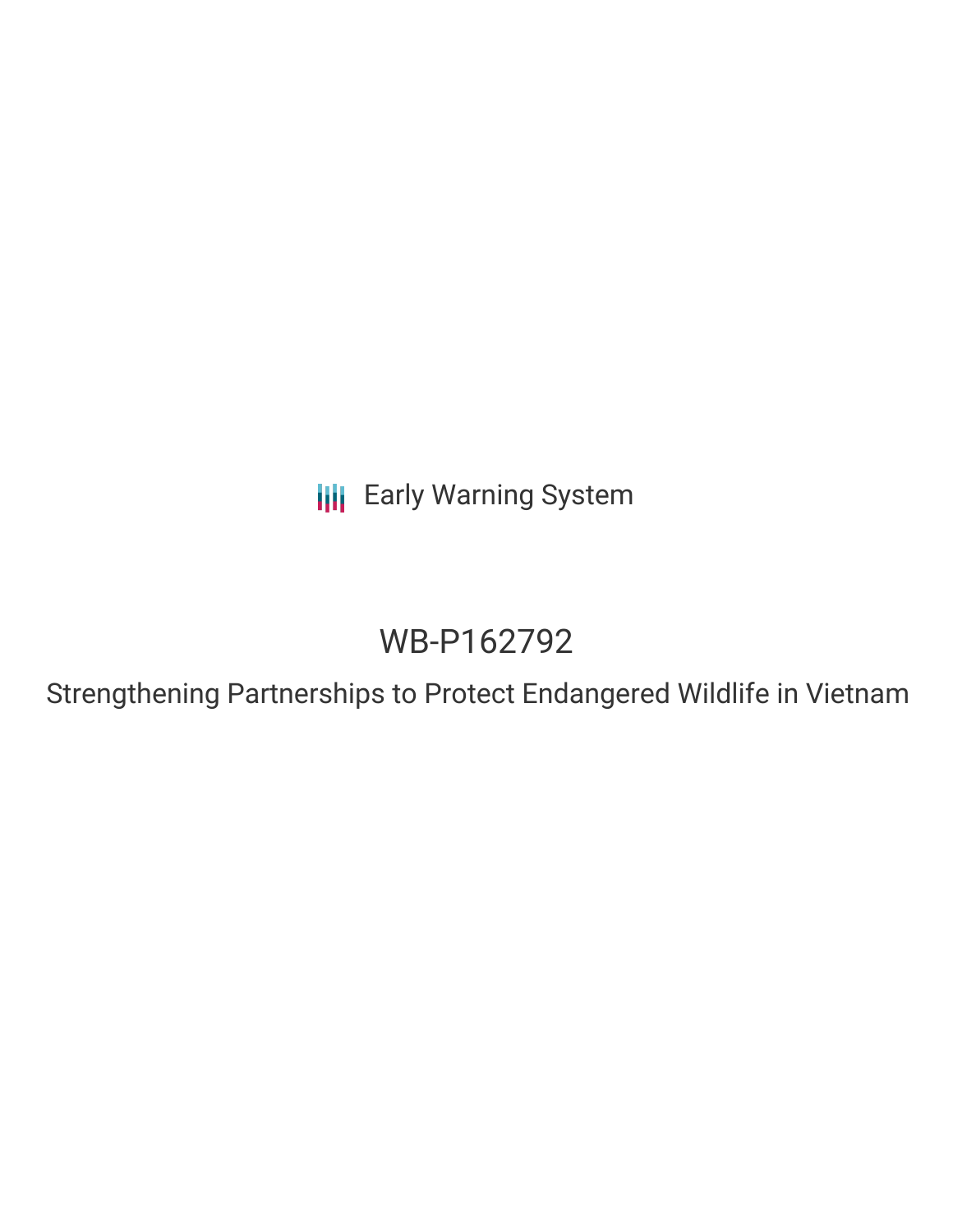

#### **Quick Facts**

| <b>Countries</b>               | Vietnam                                                                      |
|--------------------------------|------------------------------------------------------------------------------|
| <b>Financial Institutions</b>  | World Bank (WB)                                                              |
| <b>Status</b>                  | Proposed                                                                     |
| <b>Bank Risk Rating</b>        | С                                                                            |
| <b>Borrower</b>                | Socialist Republic of Vietnam, Ministry of Natural Resources and Environment |
| <b>Sectors</b>                 | Agriculture and Forestry                                                     |
| <b>Investment Type(s)</b>      | Grant                                                                        |
| <b>Investment Amount (USD)</b> | $$3.00$ million                                                              |
| <b>Grant Amount (USD)</b>      | \$3.00 million                                                               |
| <b>Project Cost (USD)</b>      | $$3.30$ million                                                              |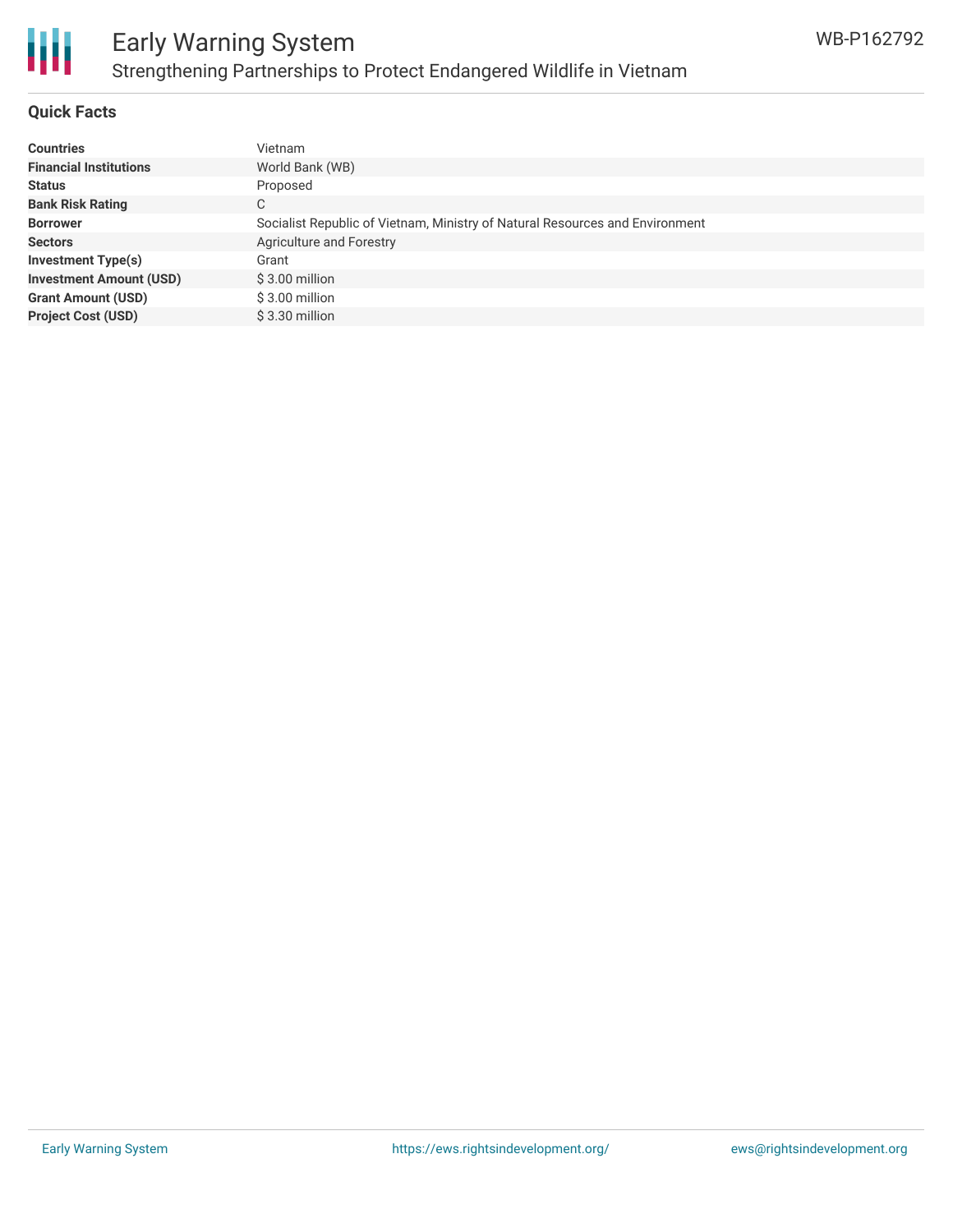

#### **Project Description**

The proposed project seeks to strengthen the policy and regulatory framework and related implementation capacity for endangered wildlife protection in Vietnam. The project activities fall under four different components, which include: (i) Strengthen legal and regulatory frameworks;

(ii) Enhance capacity to implement and enforce more effectively Vietnam's

wildlife protection related policies and regulations;

(iii) Improve knowledge and support behavior change; and

(iv) Project management.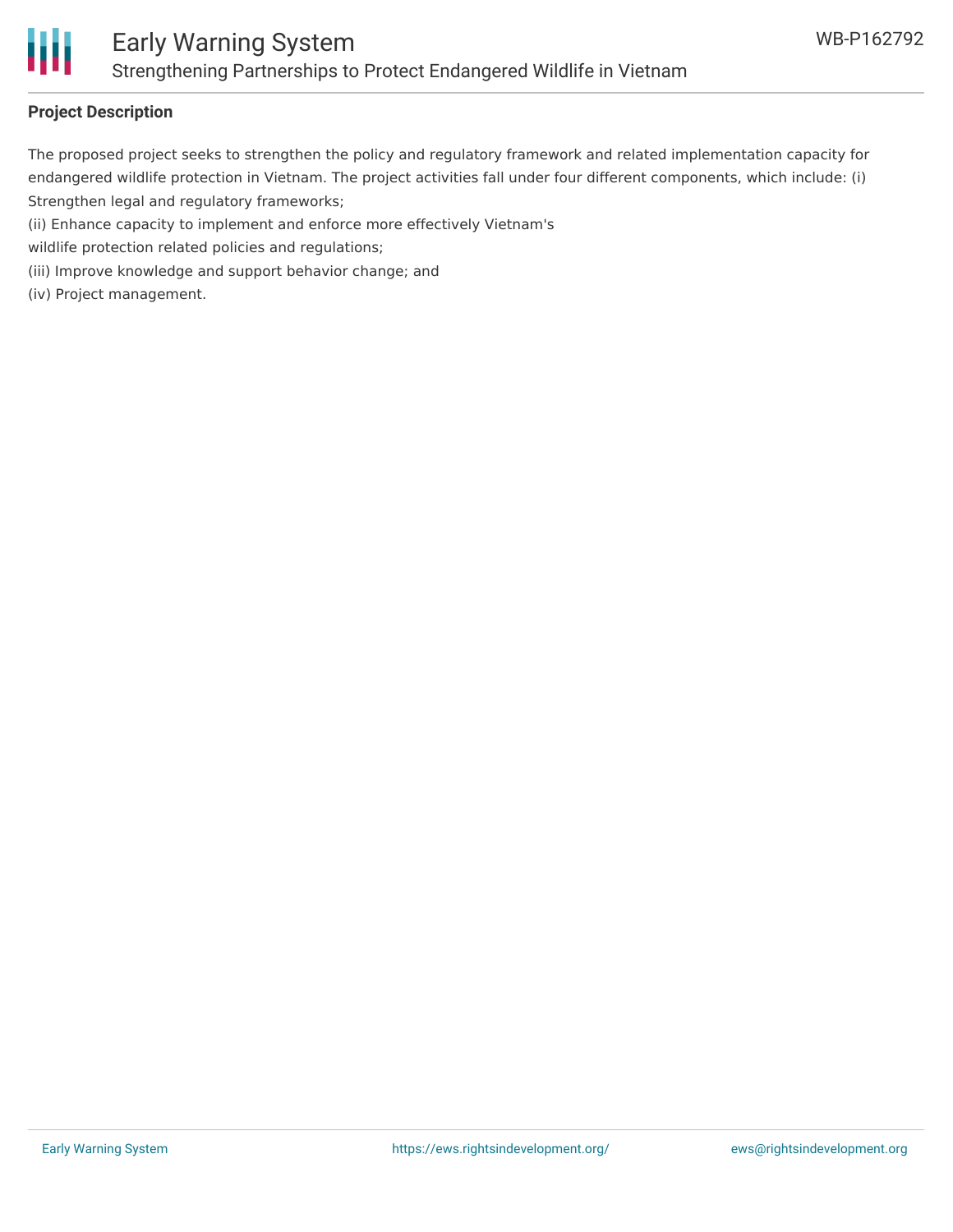

### Early Warning System Strengthening Partnerships to Protect Endangered Wildlife in Vietnam

#### **Investment Description**

World Bank (WB)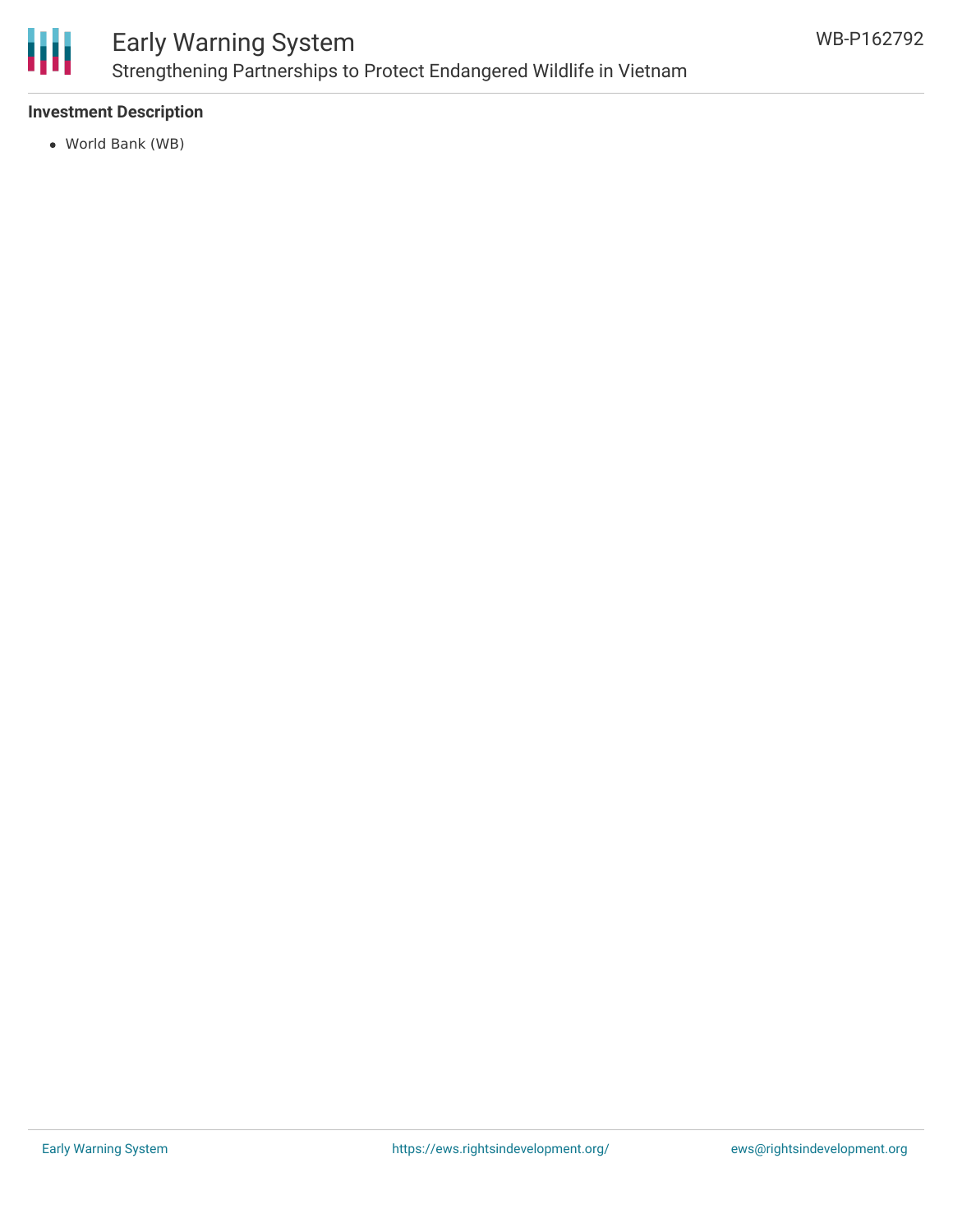

#### **Contact Information**

Project Contact: Thu Thi Le Nguyen Environmental Specialist, World Bank Telephone No.: 5777+7305 Email Address: nlethu@worldbank.org

Borrower/Client/Recipient: Socialist Republic of Vietnam Contact: Anh Hoai Doan, Director General International Cooperation Department, Sta Telephone No.: +84 4 39343361 Email Address: wbdivision@sbv.gov.vn

Implementing Agency: Ministry of Natural Resources and Environment Contact: Nhan Thi Thanh Hoang, Deputy Director Biodiversity Conservation Department Telephone No: 84-902282326 Email Address: hoangnhan.bca@gmail.com

#### ACCOUNTABILITY MECHANISM OF WORLD BANK

The World Bank Inspection Panel is the independent complaint mechanism and fact-finding body for people who believe they are likely to be, or have been, adversely affected by a World Bank-financed project. If you submit a complaint to the Inspection Panel, they may investigate to assess whether the World Bank is following its own policies and procedures for preventing harm to people or the environment. You can contact the Inspection Panel or submit a complaint by emailing ipanel@worldbank.org. You can learn more about the Inspection Panel and how to file a complaint at: http://ewebapps.worldbank.org/apps/ip/Pages/Home.aspx.